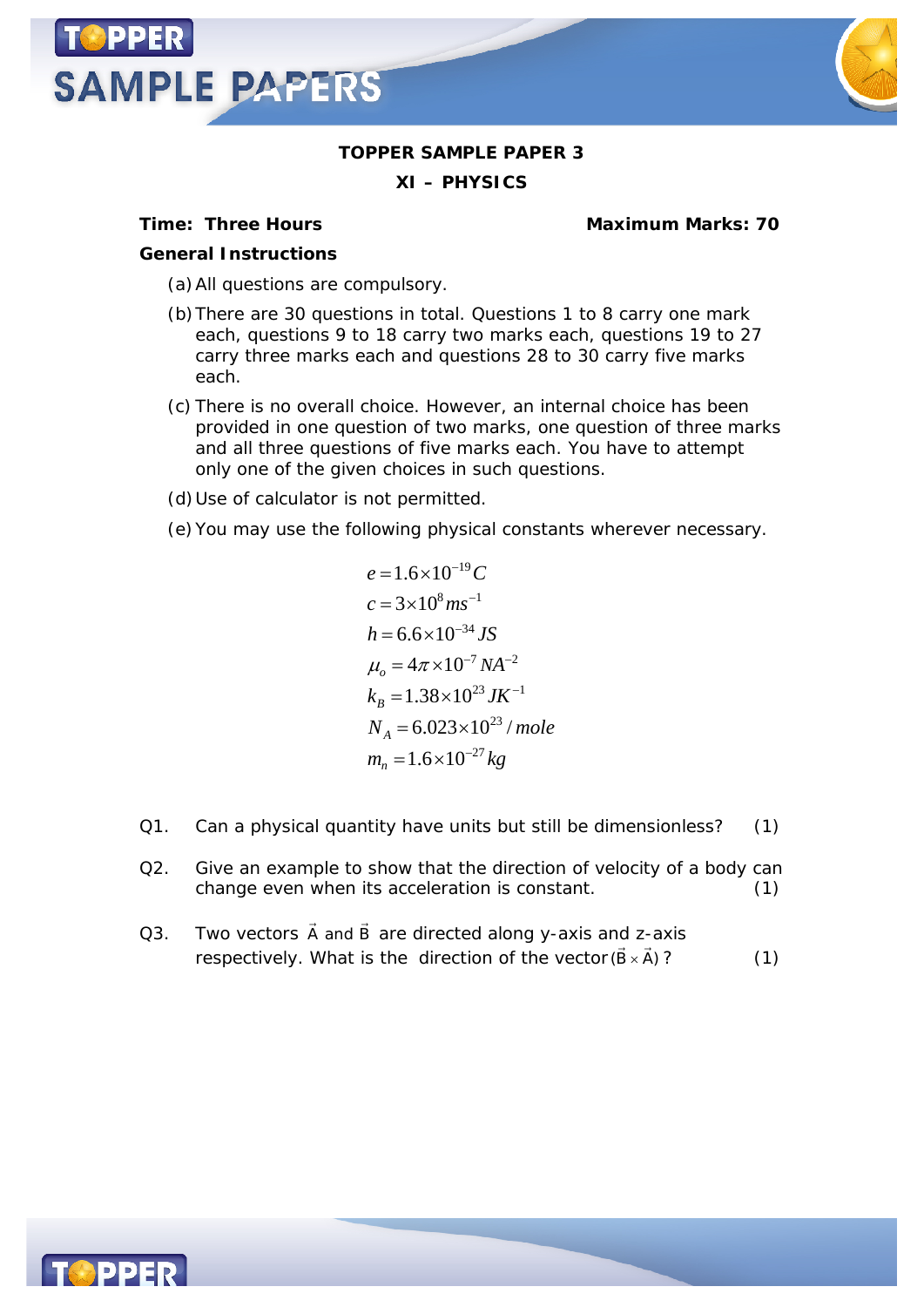

Q4. What does the area of the shaded portion of the graph represent?



- Q5. Why do we prefer to use a wrench (spanner) of longer arm? (1)
- Q6. What is the degree of freedom of a monoatomic gas? (1)
- Q7. For an ideal gas, show the nature of  $\frac{PV}{nT}$  versus P graph, where the symbols have their usual meaning. (1)
- Q8. State the Kelvin-Planck statement of the second law of thermodynamics. (1)
- Q9. Differentiate between systematic errors and random errors. (2)
- Q10. Two blocks of mass 3 kg and 2 kg are in contact with each other on a frictionless table. Find the force exerted by the smaller block on bigger block if a force of 5 N is applied on the bigger block.



OR

Mention two ways in which static friction is a self adjusting force. How much force of static friction is acting on the block of mass 2 kg shown in figure below if the coefficient of static friction between the block and the surface is 0.2?



(2)

(1)

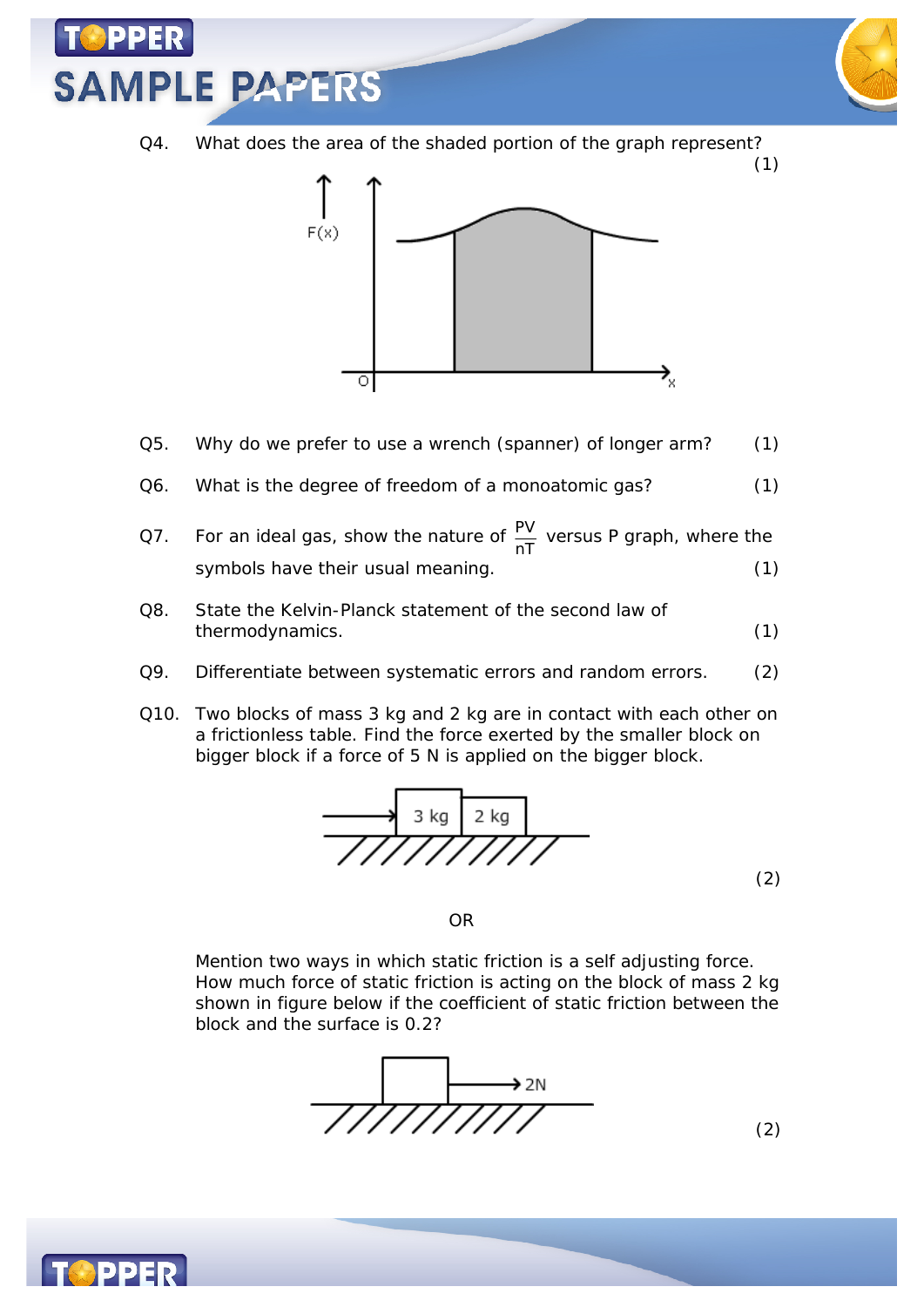

- Q11. The kinetic energy of a body is increased by 21%. What is the percentage increase in the linear momentum of the body? (2)
- Q12. Find the magnitude and direction of angular momentum of the body of mass m (about point O) which is moving with velocity  $\vec{v}$  as shown.



(2)

- Q13. Name the satellites which have Sun synchronous orbit. How is their orbit different from that of the satellites used for communication purpose? What is the significance of negative total energy of a satellite? (2)
- Q14. Define breaking stress. A heavy wire is suspended from a roof and no weight is attached to its lower end. Is it under stress? (2)
- Q15. Calculate the fall in pressure of helium initially at 1600  $P_a$ , when it is suddenly expended to 8 times its original volume. Given  $\gamma = \frac{5}{6}$ 3 (2)
- Q16. What is the change in internal energy of a gas during (i) isothermal expansion and (ii) adiabatic expansion? (2)
- Q17. What do you understand by 'stationary wave'? Draw the fourth harmonic produced in a stretched sting tied at two ends and mark the position of the node and one antinode on it. (2)
- Q18. Distinguish between damped and forced oscillations. What do you mean by resonant oscillations? (2)

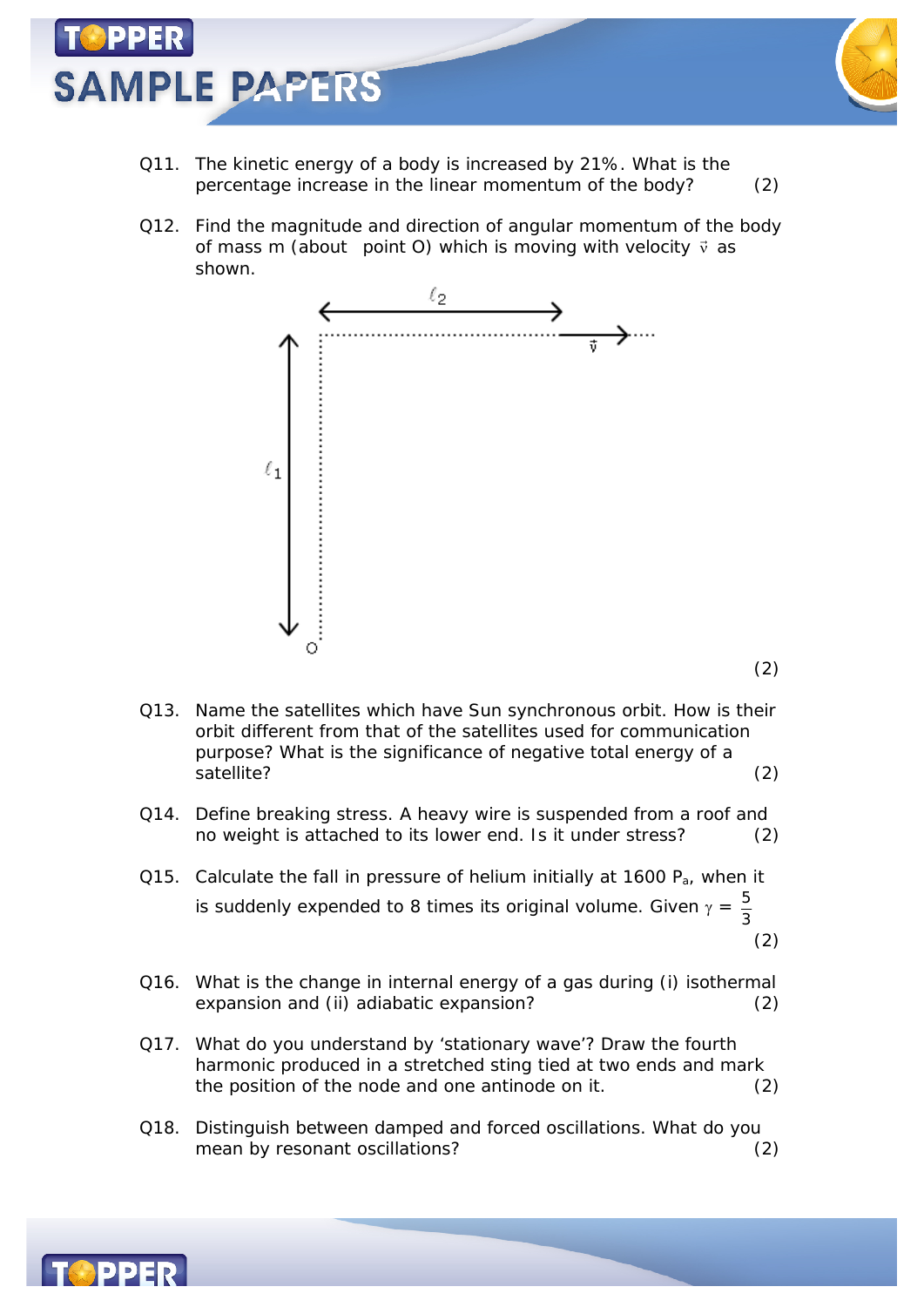**SAMPLE PAPERS** 



(3)

(3)

- Q19. On a two lane road, car A is travelling with a speed of 36 km/h. Two cars B and C approach car A from opposite directions with speeds of 54 km/h each. At a certain instant, when both car B and C are at a distance of 1 km from A, B decides to overtake car A before C does. What minimum acceleration of B is required to avert an accident? (3)
- Q20. A particle of mass m moves in a straight line with retardation proportional to its displacement. Find the expression for loss of kinetic energy for any displacement x. (3)
- Q21. Give reasons for the following: (a) A load on a thief's back does not apply any force on him when he jumps from the upper story of a house. (b) A gun recoils on being fired. (c) A man falling from a height receives more injury when he falls on cemented floor rather than when he falls on a heap of sand. (3)
- Q22. Mention two factors on which the moment of inertia of a body depends. A particle performing uniform circular motion has angular momentum L. What will be the new angular momentum if its angular frequency is doubled and its kinetic energy halved? (3)
- Q23. A cubical ice box of thermocole has each side 30 cm long and a thickness of 5 cm. 4 kg of ice is put in the box. If outside temperature is 45°C and the coefficient of thermal conductivity is 0.01 J/S/m/°C, calculate the mass of ice left after 6 hours. Latent heat of fusion of ice =  $335 \times 10^3$  J/kg. (3)
- Q24. Three equal masses of m kg each are fixed at the vertices of an equilateral triangle ABC. What is the force acting on mass 2 m placed at the centroid P of the triangle? Take  $AP = BP = CP = 1 m$ .



- Q25. A tank of volume 0.3 m<sup>3</sup> contains 2 moles of helium gas at 20°C. Assuming that helium behaves like an ideal gas.
	- (a) Find the total thermal energy of the system.
	- (b) What is the average kinetic energy per molecule?

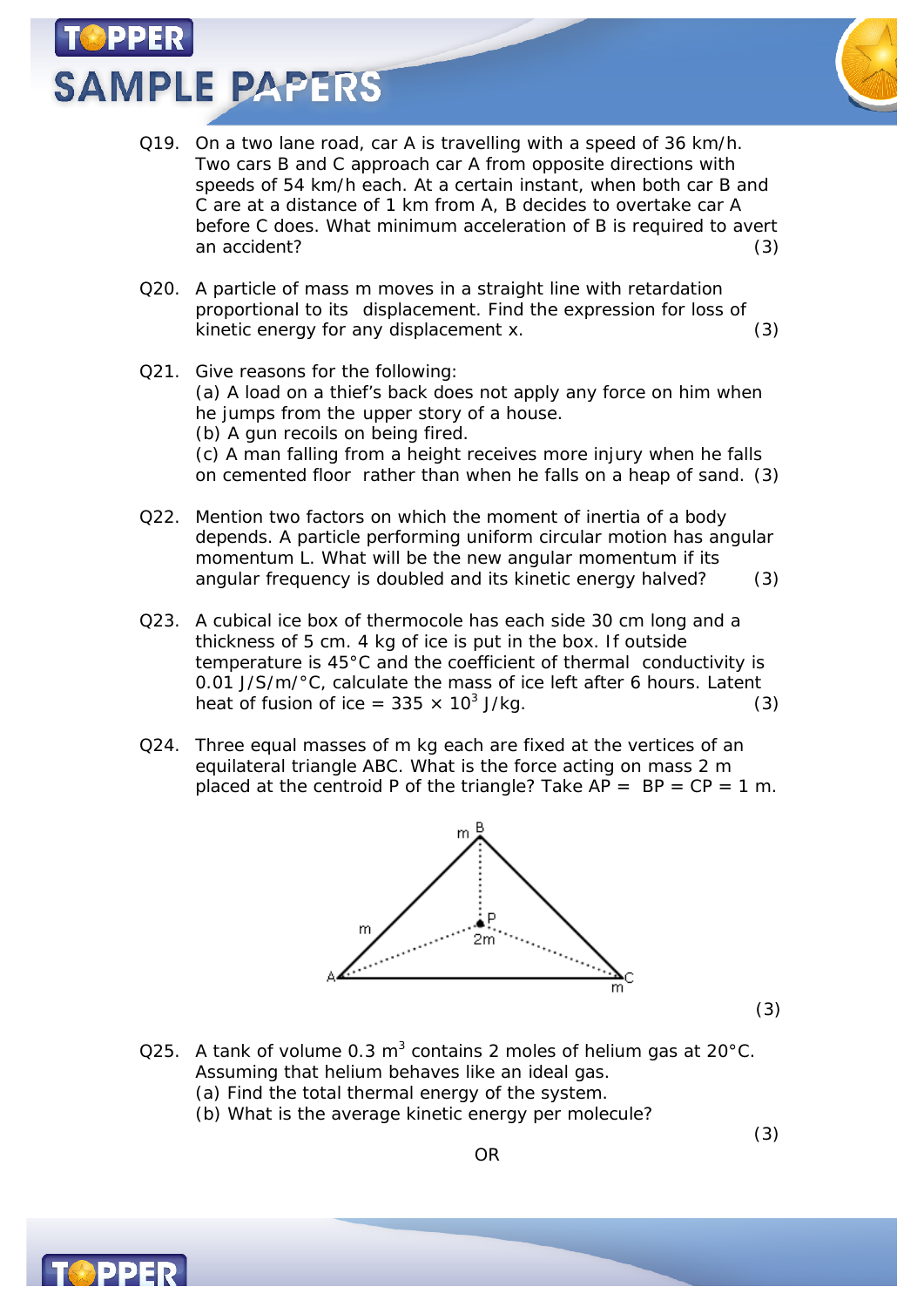



Nine particles of a gas have speeds of 5.00, 8.00, 12.00, 12.00, 12.00, 14.00, 14.00, 17.00 and 20.00 m/s.

- (a) Find the average speed.
- (b) What is the rms speed? (c) What is the most probable speed of the particles? (3)

Q26. (a) Which characteristic of a wave remains constant as it moves from one medium to another and why?

(b) The phase difference between two points on a progressive wave

 $is \frac{3\pi}{4}$  $\frac{\pi}{\cdot}$  . What will be the corresponding path difference?

(c) Mention one condition for production of beats. (3)

Q27. Two identical springs of spring constant k are attached to a block of mass m and to fixed supports as shown below



Show that the mass executes simple harmonic motion when displaced from its rest position on either side. Also, find the period of oscillations. (3)

Q28. The displacement of a body is given to be proportional to the cube of time elapsed. What is the nature of the acceleration of the body? Justify your answer.

A car accelerates from rest at a constant rate of  $\alpha$  for some time; after which it decelerates at constant rate of  $\beta$  to come to rest. If the total time elapsed is T second.

- (a) Draw a velocity time graph for the motion.
- (b) Calculate maximum velocity attained in terms of  $\alpha$ ,  $\beta$  and T.

(5)

OR

(a) From the top of a building a ball is dropped while another is projected horizontally at the same time.

(i) Which ball will strike the ground first?

(ii) Which will strike the ground with more speed? Justify your answer in each case.

(b) A body is projected with speed u at an angle  $\theta$  to the horizontal to have maximum range. What is the velocity at the highest point?

(c) What is the angle of projection of a projectile motion whose range R is n times the maximum height. (5)

Q29. (a) Is the centrifugal force a reaction of the centripetal force? Give reason for your answer.